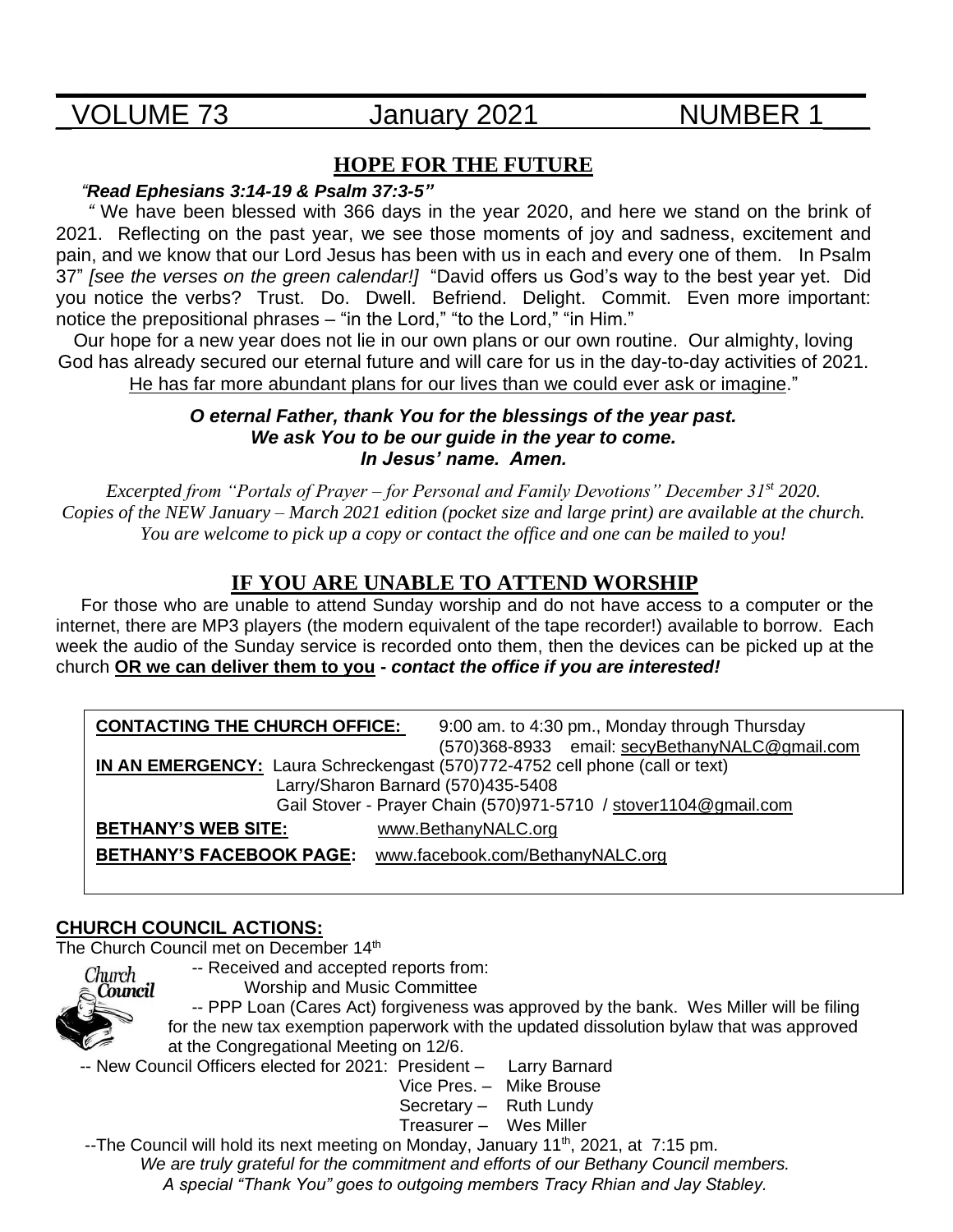#### **RECONCILIATION OF BETHANY CHURCH FINANCES**

| Income Received through November 30, 2020 | (48 Sundays) | \$174,239.71   |
|-------------------------------------------|--------------|----------------|
| Expenses through November 30, 2020        |              | \$179,234.89   |
| <b>Balance</b>                            |              | $$ -4.995.18$  |
| Income Received through November 30, 2019 | (47 Sundays) | \$177,737.39   |
| Expenses through November 30, 2019        |              | \$197,939.52   |
| <b>Balance</b>                            |              | $$ -20,202.13$ |

#### **JANUARY & FEBRUARY HAPPENINGS**

| <b>Happy &amp; Healthy New Year!</b> | - Friday, Jan. 1, 2021                                                   |  |  |
|--------------------------------------|--------------------------------------------------------------------------|--|--|
| <b>Healing Service</b>               | - Sunday, Jan. 3, 11:45 am.                                              |  |  |
| <b>Church Council</b>                | - Monday, Jan. 11, 7:15 pm.                                              |  |  |
| <b>Mission Committee</b>             | - Monday, Jan. 18, 7:15 pm.                                              |  |  |
| <b>Deadline - Newsletter items</b>   | - Tuesday, Jan. 19, 4:00 pm.                                             |  |  |
| <b>Finance Committee</b>             | - Tuesday, Jan. 19, 7:00 pm.                                             |  |  |
| <b>Property Committee</b>            | - Tuesday, Jan. 19, 7:00 pm.                                             |  |  |
| <b>Staff Support Committee</b>       | - Tuesday, Jan. 19, 8:00 pm.                                             |  |  |
| <b>**Chicken 'n Biscuit Dinner</b>   | - Saturday, Jan. 23, $4:00 - 7:00$ pm.                                   |  |  |
|                                      | (tentatively scheduled – more information will be shared when available) |  |  |
| <b>Newsletter Team</b>               | - Monday, Jan. 25, 9:00 pm.                                              |  |  |
| <b>Worship &amp; Music Committee</b> | - Monday, Jan. 25, 7:00 pm.                                              |  |  |
| <b>Women of Bethany</b>              | - Monday, Feb. 1, 1:00 pm.                                               |  |  |
| <b>Healing Service</b>               | - Sunday, Feb. 7, 11:45 am.                                              |  |  |
| "Souper Bowl"                        | - Sunday, Feb. 7                                                         |  |  |
| <b>Church Council</b>                | - Monday, Feb. 8, 7:15 pm.                                               |  |  |
| Deadline - Newsletter items          | - Tuesday, Feb. 16, 4:00 pm.                                             |  |  |
|                                      | Ash Wednesday Service/Communion - Wednesday, Feb. 17, 7:30 pm.           |  |  |
| <b>Newsletter Team</b>               | - Monday, Feb. 22, 9:00 pm.                                              |  |  |
| <b>Christian Ed. Committee</b>       | - Monday, Feb. 22, 7:00 pm.                                              |  |  |
| <b>Lenten Service/Communion</b>      | - Wednesday, Feb. 17, 7:30 pm.                                           |  |  |
|                                      |                                                                          |  |  |

 \**Weekly:* **Quilters** - Tuesdays and at Thursdays 9 am. **\****Bi-Weekly+:* **Bible Study** – 2 nd, 4th (& 5th)Tuesdays at 7 pm.

#### **HOSPITAL VISITATION**

 If you or someone you know is hospitalized (or will be), PLEASE notify the Church Office. Depending on the health situation, we may have some coverage for our members' needs, so *please make sure to get information to our church office*.

#### **WOMEN OF BETHANY**

 Thanks to the thoughtfulness of our Women of Bethany, there were many delicious cookies and warm Christmas thoughts delivered to some of our shut-ins! Our thanks goes out to everyone who donated cookies, assisted with preparing and packing them, and those who delivered them to our Shut-Ins. Your gifts have been greatly appreciated!

#### **NEED A COAT, TAKE ONE; HAVE A COAT, LEAVE ONE**

 As winter is almost upon us, our special donation coat rack needs some help! If you have a coat (or many!) for which you no longer need, please consider adding to our supply. We are accepting children's and adult's sizes; we also have a bin for hats, mittens, scarves, and gloves. If you know anyone in need of a coat or jacket, please remind them of our supply. It is a beautiful way of sharing care, by keeping others warm and dry!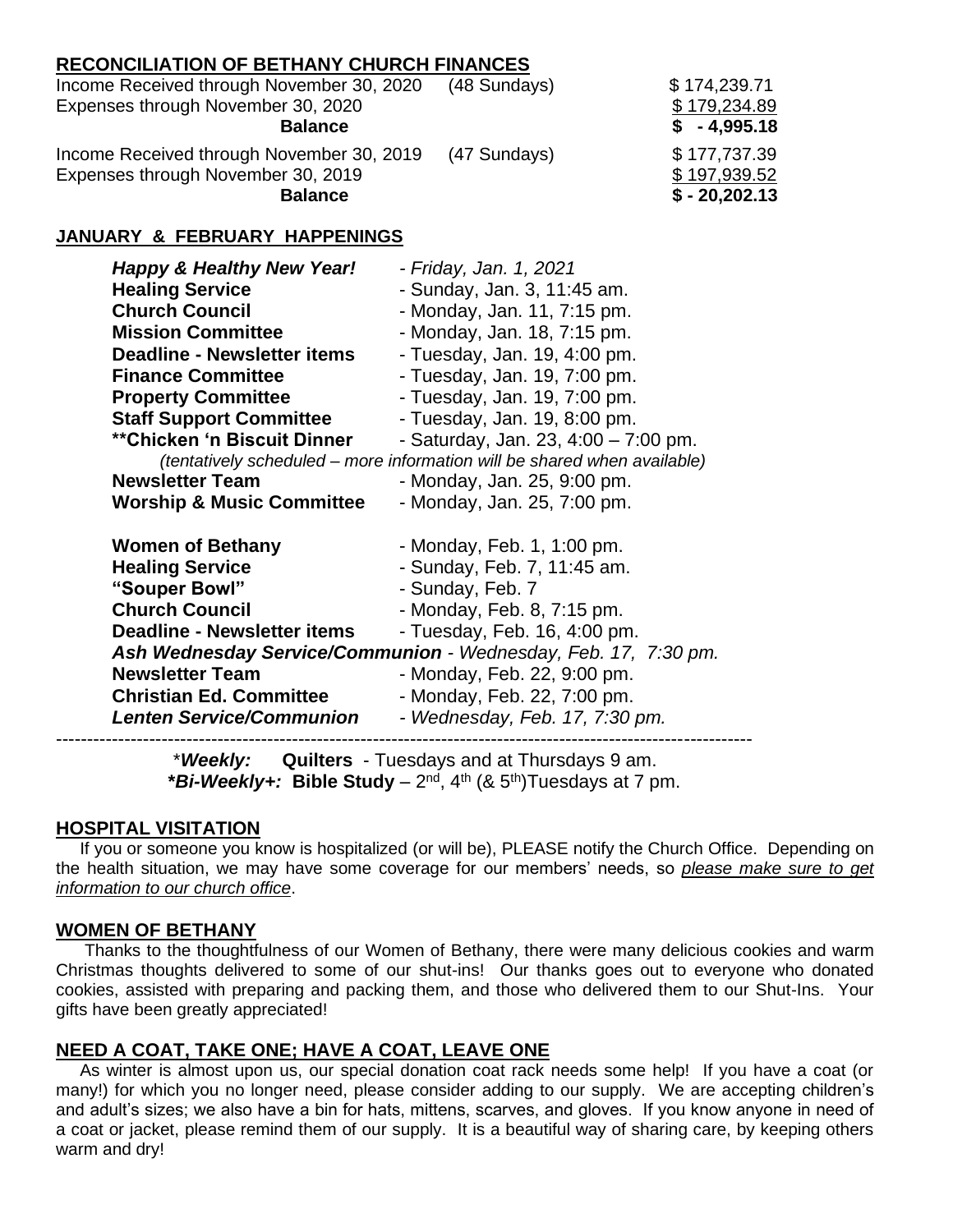### **EQUIPMENT AVAILABLE**

Equipment is always available to borrow during recovering from surgery and for those who may be experiencing difficulties. We have walkers, canes, equipment for the bathtub and commode are all available. Please tell a staff member if you have a need!



#### **PROJECT LINUS & SHEPHERD OF THE STREETS**

 We are still sharing our knitting, crocheting, and quilting gifts with others by making blankets of all sizes (baby, children, adult) for those with cancer or going through traumatic experiences at hospitals. You may bring these items to the Church Office. We are also collecting winter hats, gloves, and scarves to share with the Shepherd of the streets.

 A huge *Thank You* goes out to those who have been filling up the box in the office with wonderfully warm, knitted hats in all sizes that will go to keeping many people warm this winter!

#### **QUILTING NEWS:**



American<br>Red Cross

QUILT WINNER - On Dec.13th the drawing for the quilt was held. Congratulations to Flip Oechler who was the winning recipient! The quilters want to say a big "thank you" to all who participated to help keep things going. A total of \$335 in ticket sales will keep us going for some time and maybe contribute towards the shipping cost for LWR quilts estimated at only \$2.25 per quilt!

 As many know the group of quilters and crafters was a much bigger group in years past. There are 3 of us now. Fabric and thread that remains is often no longer usable because of how old it is. Things are not cheap to buy good quality supplies. Our 2 working sewing machines need routine service approximately every year, costing almost \$100. With your donations of cotton sheets we are able to make the backs at no cost. We continue to work on Linus Blankets, etc as well.

 Please feel free to join us even if you don't feel you can "quilt" as there are other things to do like tying them or just laying out squares. Or if you knit, crochet or anything else and just want to have a place to do it at with the fellowship of others, consider joining us when you feel comfortable doing so. We are taking a break now like we normally would but may extend it a bit due to Covid concerns.

 *Again a big thank you for your support!*

#### **BLOODMOBILE NEWS**

The next Bloodmobile scheduled at Bethany is Friday, June 18, 2021. Please mark your calendars for important event; also check the redcrossblood.org for other drives that will be held locally through the winter and spring. *Save Life – Give Blood*

#### **UNITED CHURCHES FOOD PANTRY:**

 To assist families who are struggling with job loss and illness, this is an opportunity to care for their basic needs *and* give them a small way to celebrate the holidays, they are asking for food from the updated list below: Canned Foods (beans, meats, fruits, vegetables, soups, etc); cereals and oatmeals; healthy snacks & popcorn: sugar & sweeteners; coffee, tea, hot chocolate; pop tarts; egg noodles & ramen noodles; dried potatoes; flour; condiments; holiday items – filling, cranberry sauce, etc.



*You may drop off items at the church and they will be delivered to the pantry!*

#### **SHEPHERD OF THE STREETS NEWS**

 As there are still so many in need during this trying time, they are praying that the generosity can continue! *Please consider giving financial support or donating any of the following:*

Band-Aids, **Hand/Body Lotion,** bedding – new or gently used (Q or K) Toothpaste and toothbrushes, shaving cream and razors, shampoo and conditioner towels and wash cloths, blankets blankets soap, deodorant, brushes, combs facial tissues, to toilet paper, paper towels; women's hygiene products

baby items: diapers, Baby specific: shampoo, oil, Q-tips, wipes, powder; **pull ups (Sz 1-6, esp. 3-6); ALSO:** Adult diapers (sz. Med., Large, X-Lg., *especially Medium*)

> *Donated items can be brought to the church; financial donations can be put in the collection plate – please designate "Shepherd" or "Shepherd of the Streets"*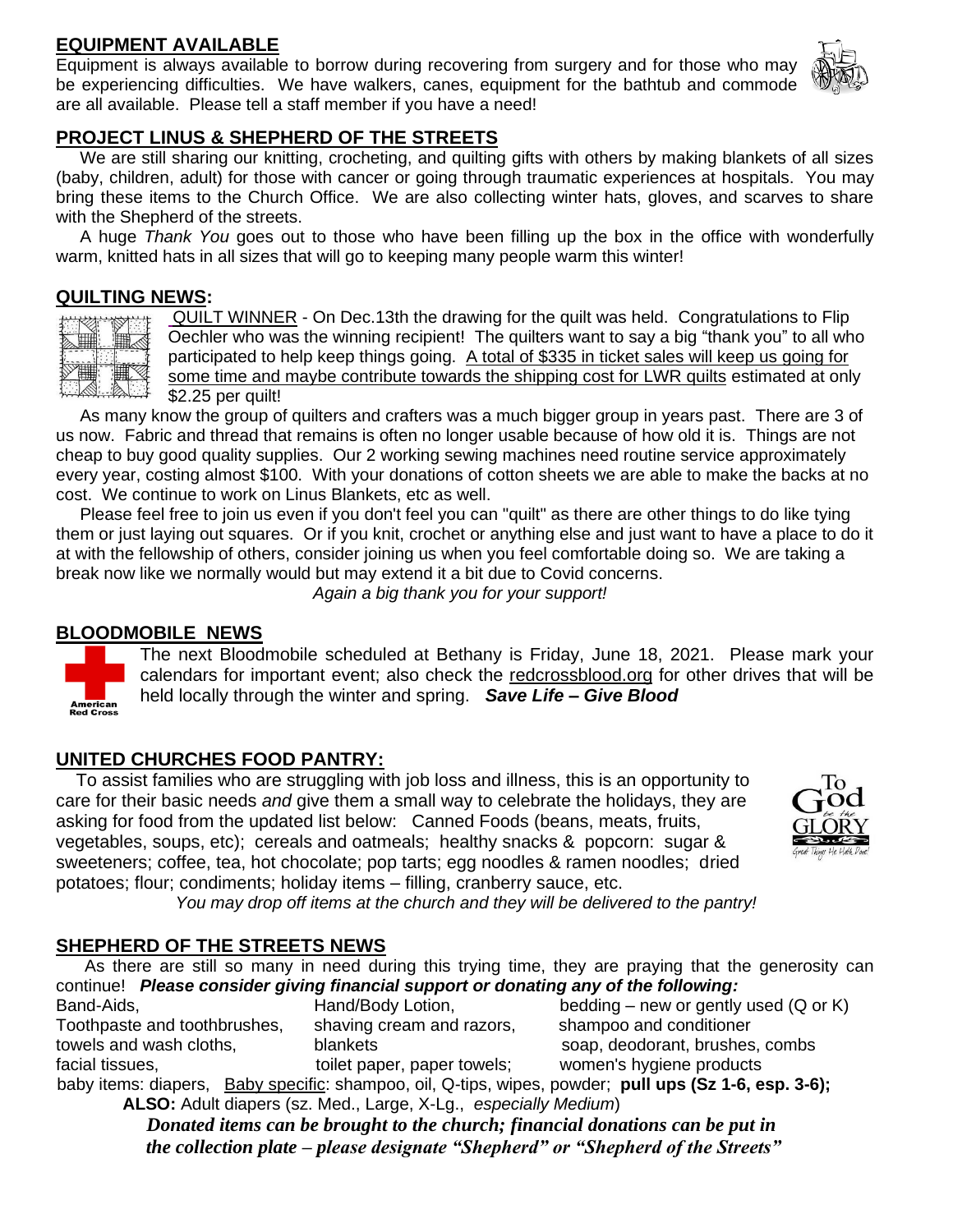### **BACKPACK BREAKFAST NEWS:**



 The Backpack Program will be continuing in the New Year! They may go back to supporting 150 students, so they are counting on our continued support! Please consider donating: Oatmeal (1-2 oz. packets); Cream of Wheat (1-2 oz. packets); Boxed Cereal (Individual, 1.5-2 oz); Multigrain Bars; Breakfast Bars; Pop Tarts; Belvita Breakfast Biscuits (1.76 oz.); Cereal Bars (individually packaged). *Thank You.*

*---------------------------------------------------------------------------------------------------------------------------------------*

## *NOTES of GRATITUDE*

- **S** Thank You for the lovely flowers, they really brightened my day!  $\rightarrow \rightarrow \rightarrow \rightarrow$  Marjorie Fantaskey
- *Thanks to Sharon & Larry for bringing me the good cookies from the Women of Bethany! Merry Christmas to Everyone at Bethany Lutheran Church! Love, Faye Benedict*
- *Thanks! Thanks!! The cookies were great and very much appreciated, just different for me… you know I'm a cookie baker so to receive cookies was different, but wonderful!*

*God Bless, Ruthie Kissell*

- *Thank You to the Women of Bethany for the delicious cookies. Eugene Harris*
- *Once again, we are humbled by your generosity. Thank You for the gift cards, monetary donations, cards, food donations, thoughts and prayers. It is all very much appreciated. Mike, Jennie, and Jamie Brouse*
- *Thanks to All the Women of Bethany who donated cookies, assisted with preparing and packing them, and those who delivered them to our Shut-Ins. Your gifts have been greatly appreciated!*
- *Thank you for the cookies. They are delicious and I am really enjoying them. It made the day special. Marjorie Fantaskey*
- *Jim and I would like to thank everyone for their prayers, cards, and well wishes during Jim's recent surgery and recovery. We have felt the hand of God working on our life and know how important prayers are. We would also like to thank Gail Stover for delivering the altar flowers. Peace Be With You. Jim and Bonnie Sechler*
- *I am immensely grateful for all the gifts of cards, food, music, laughter, etc. you've shared with me over this past month, and am especially touched by the kindness, patience, compassion, & care which so many of you have shown me over the past ten months. Bethany is a wonderful church family; I feel blessed to be a tiny part. New Year's Blessings to All, Laura Schreckengast*

## **REMEMBERING OUR SENIORS AT HOME**

**Herbert Bright**  628 Broad St. Montoursville, PA 17754

**Jean Fox** 

2123 Robinson Rd. Apt. 141 Jackson MI, 49203

#### **Marjorie Gower**

Elmcroft of Loyalsock 2985 Four Mile Dr. Montoursville, PA 17754

**Julie Griffiths**  Heritage Springs Memory Care, Room 220 878 Old Cement Rd. Muncy, PA 17756

**Joan Hanner** 350 Jordan Ave. Montoursville, PA 17754

**Joan Heckrote** 936 Cherry St. Montoursville, PA 17754

#### **Joan Hiller**